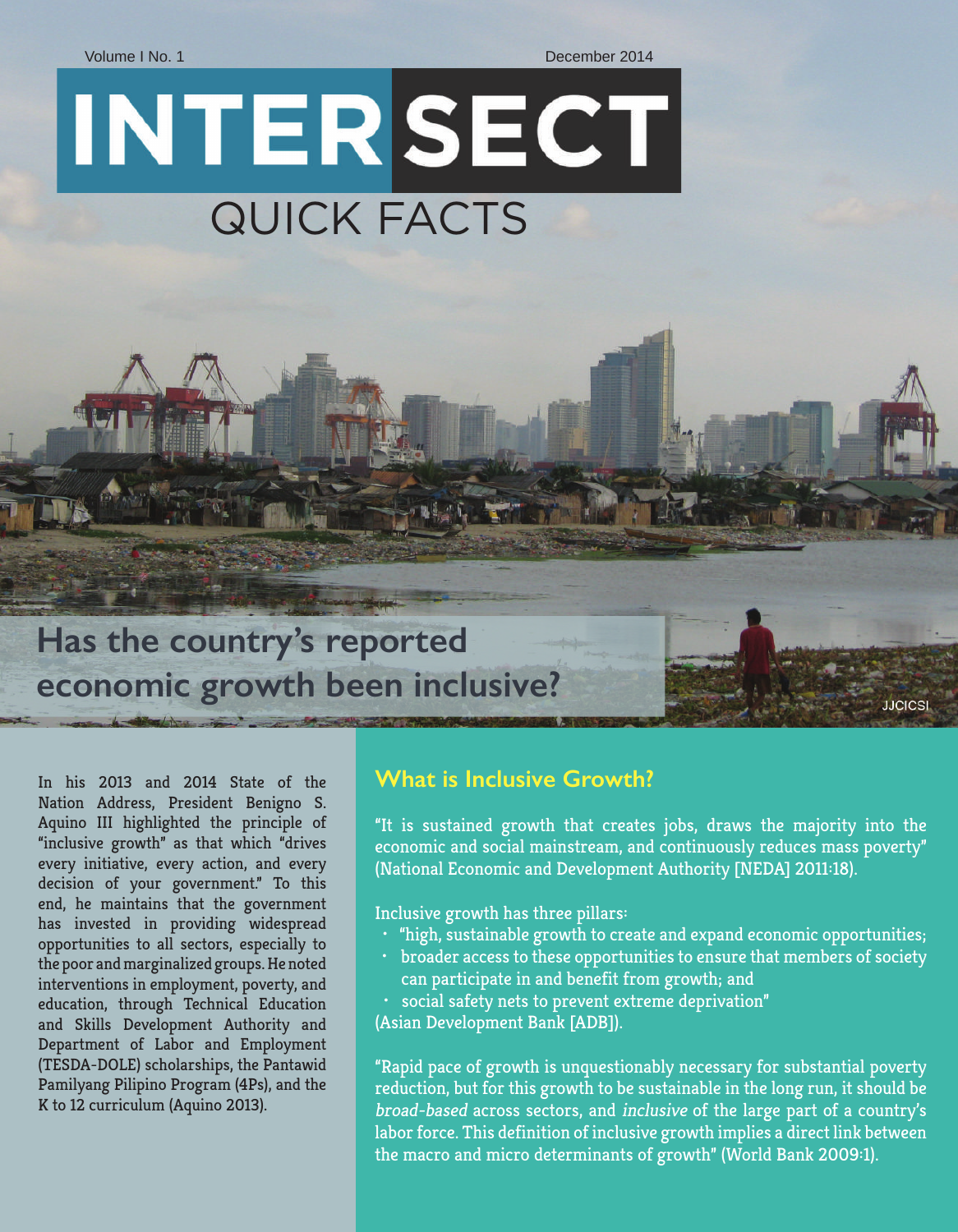## **Inclusive growth** *should* **be broad-based.**

#### **Growth was concentrated in the industry and services sectors.**



Over the last ten years, the country's gross domestic product (GDP) had an average annual growth of 5.2%. In 2013, its **GDP growth peaked at 7.2%**, making the Philippines one of the fastest growing economies in Asia. However, **significant disparities can be observed when looking at the GDP growth per sector** in the same year. The industry sector grew by 9.5%, and the services sector by 7.1%, while the agriculture, hunting, forestry, and fishing sector grew by only 1.1%. These last sectors are the ones in which the labor force has the highest poverty levels.

### **The poorest 20% hold only 5.9% of the income share.**

In 2012, 49.7% of the national income went to the richest 20% of the population. However, only 5.9% of the total income went to the poorest 20% of the population, showing that **income equality has not significantly improved since 1991.**



Income share held by poorest 20%,

Source: World Development Indicators, World Bank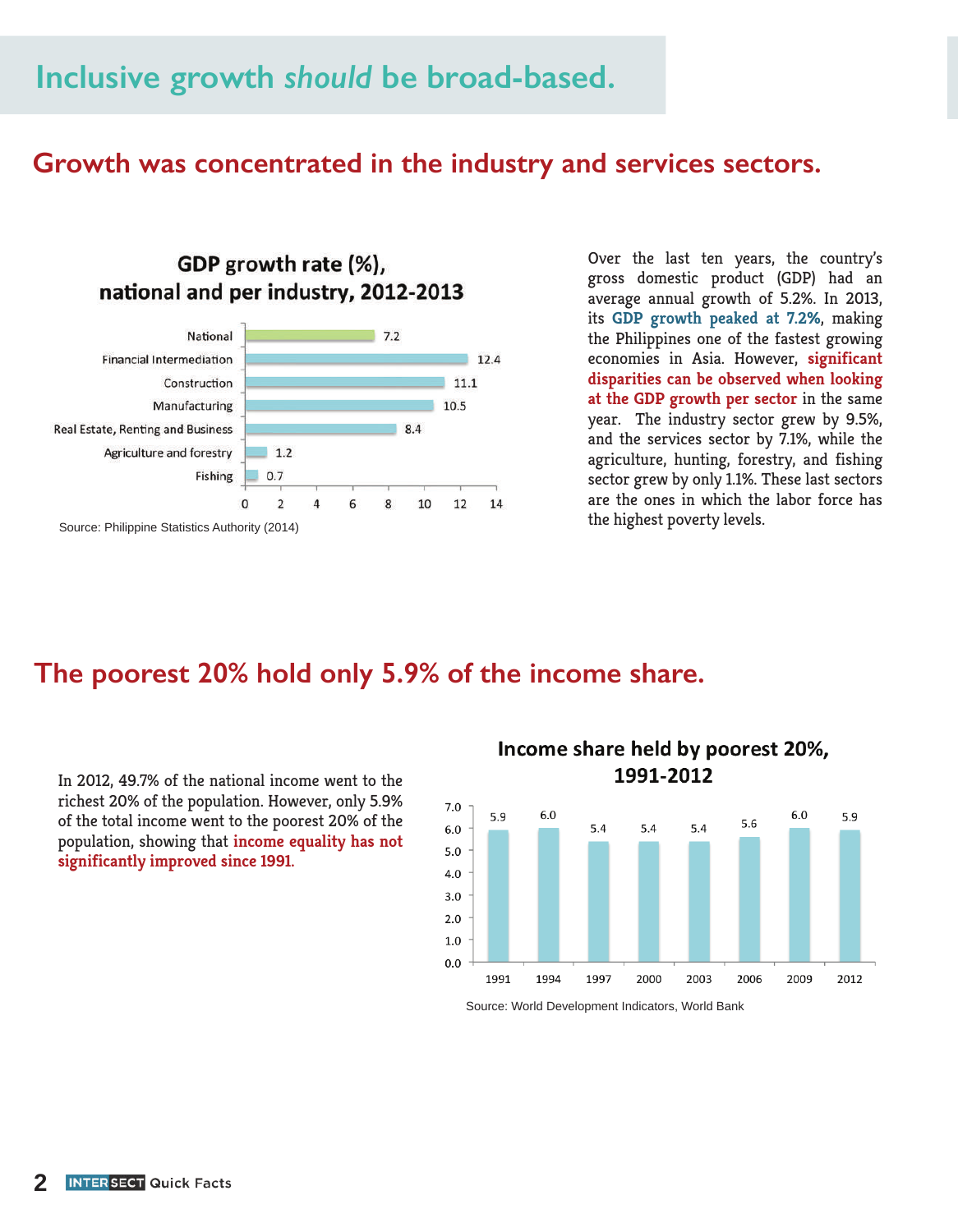## **Inclusive growth** *should* **create more and better jobs.**

## **The decrease in poverty incidence appears to be driven by non-job income.**

|                                       | 2012  |       | 2013 |       |
|---------------------------------------|-------|-------|------|-------|
|                                       | Jan   | Apr   | Jan  | Apr   |
| Poverty incidence<br>(first semester) | 27.9  |       | 24.9 |       |
| Unemployment                          | 7.2   | 6.9   | 7.1  | 7.6   |
| Underemployment                       | 18.8  | 19.3  | 20.7 | 19.2  |
| Job creation<br>(thousands)           | 1,005 | 1,001 | 519  | $-37$ |

Source: World Bank Philippine Economic Update (August 2014)

In the first semester of 2013, poverty incidence fell by 3 points from 27.9% to 24.9%. However, slower job creation was observed during the same time period. **Moderate job creation was observed in January 2013, while job destruction was observed in April 2013.** Thus, in its Philippine Economic Update, the World Bank (2014:4) suggests that poverty reduction had been driven by non-job income. Possible sources of income include foreign and domestic remittances, subsidies such as Conditional Cash Transfers, and electionrelated transfers.

#### **Among the working population, 21.9% remain poor.**

In 2012, 21.9% of the working population remained poor. The Labor Force Survey reports that while an elementary graduate earns an average daily wage of PhP186, a high school graduate earns PhP246, suggesting that **higher educational attainment increases the chances of breaking intergenerational poverty**. However, a report by the Philippine Institute for Development Studies shows that **school attendance among the lower income groups significantly decreases as children grow older.** For the richest decile, the proportion of children attending school is at 99.3% for ages 6-11, 99.5% for ages 12-14, and 93.0% for ages 15-18. However, for the poorest decile, the proportion of children attending school is at 94.1% for ages 6-11, 86.1% for ages 12-14, and much lower at 48.5% for ages 15-18 (Reyes et al. 2013:12-13).

1,200 1:137 1,000 800 598 600 400 335 246 202 186 169  $200$  $141$  $\circ$ College No grade College Elementary Elementary High school High school Postgraduate undergraduate undergraduate completed graduate undergraduate graduate graduate

Proportion of children attending school,





Source: Reyes et al. (2013)